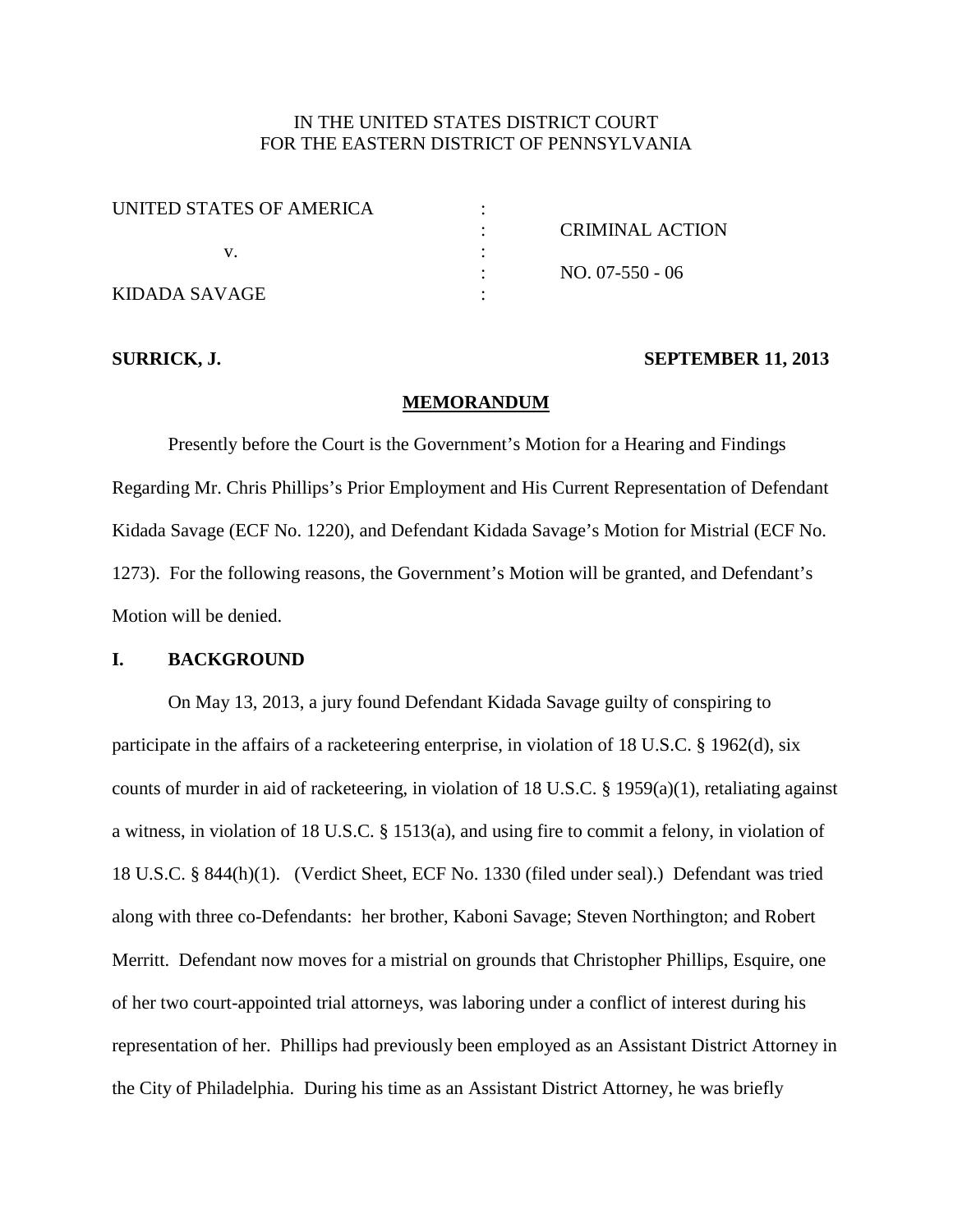assigned to prosecute Anthony Mitchell for the murder of Kenneth Lassiter. Kaboni Savage was also separately charged with the Lassiter murder. The two cases were ultimately consolidated for trial.<sup>[1](#page-17-0)</sup> The Lassiter murder was charged as a predicate act in the instant RICO conspiracy. Defendant contends that the fact that Phillips had been assigned to the Mitchell prosecution while an Assistant District Attorney in Philadelphia constituted an unwaivable conflict of interest. Defendant demands that this Court grant her a mistrial.

#### **A. Procedural History**

Upon the discovery of Phillips's potential conflict of interest, the Government, on April 5, 2013, filed a Motion for a Hearing and Findings Regarding Mr. Chris Phillips's Prior Employment and His Current Representation of Defendant Kidada Savage. (Gov't's Mot., ECF No. 1220.) The Court appointed Lawrence J. Fox, Esquire as independent counsel to represent Defendant with respect to the issues raised in the Government's Motion. (*See* ECF No. 1243.)

<span id="page-1-1"></span>On April 26, 2013, Defendant filed the instant Motion for a Mistrial. (Def.'s Mot., ECF No. 1[2](#page-1-0)73.)<sup>2</sup> Samuel C. Stretton, Esquire was appointed to represent Phillips with respect to the alleged conflict of interest. (*See* ECF No. 1285.) On May 17, 2013, an Order was entered (1) setting a deadline for the filing of responses to the Government's Motion and Defendant's Motion, and (2) scheduling a hearing on the Motions. (*See* ECF No. 1375.) On May 30, 2013, Phillips filed an Answer to the Motions, together with a Memorandum of Law. (Phillips's Resp., ECF No. 1414.) Phillips filed a Supplement to the Answer on June 3, 2013. (Phillips's Supp. Resp., ECF No. 1423.) On September 10, 2013, The Government filed a Supplemental Memorandum in Opposition to Defendant's Motion for Mistrial. (ECF No. 1528.)

<span id="page-1-0"></span> $1$  The trial resulted in an acquittal when one of the Commonwealth's primary witnesses was murdered on the eve of trial. Phillips was not involved in that trial.

 $2$  The Motion for a Mistrial was filed by Fox, and not by Defendant's trial counsel.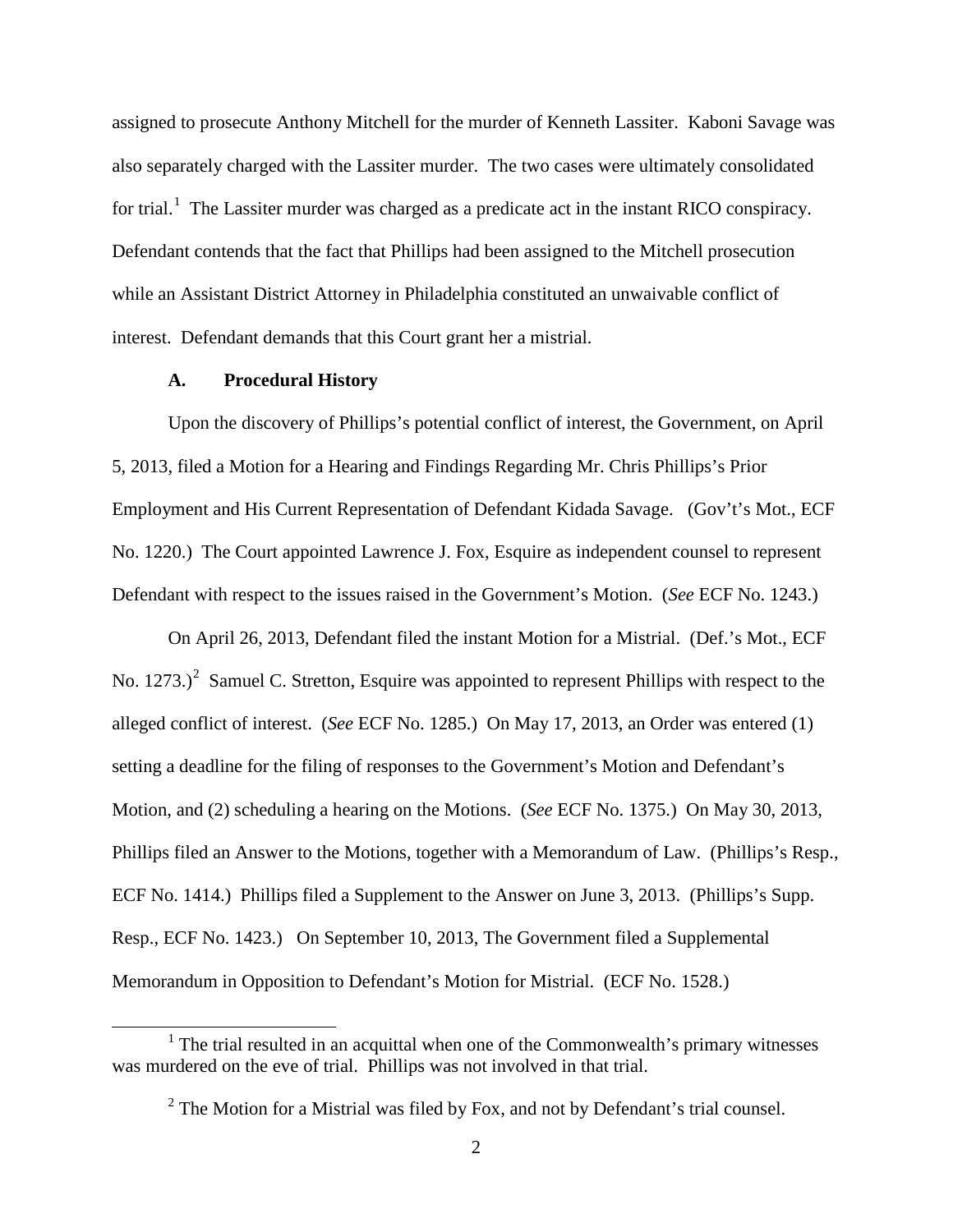On June 17, 2013, a hearing was held on the conflict-of-interest issues raised in the Motions. (*See* Min. Entry, ECF No. 1471; *see also* June 17, 2013 Hr'g Tr., ECF No. 1525.) Defendant and Phillips both testified at the hearing. On June 19, 2013, Defendant filed a Supplemental Brief in support of her Motion. (Def.'s Supp. Br., ECF No. 1486.)

#### **B. The Indictment, Trial, and Conviction**

The seventeen-count Fourth Superseding Indictment was returned on May 9, 2012, charging Defendant and her co-Defendants with various crimes relating to a long-standing RICO conspiracy involving drug trafficking, murder, and witness intimidation. Defendants were members of a regional criminal organization based in North Philadelphia referred to as the Kaboni Savage Organization ("KSO"). The Indictment alleged that from late 1997 through April 2010, this racketeering enterprise conspired and agreed to distribute large quantities of controlled substances, to commit murder and arson, and to tamper with, and retaliate against, witnesses who had testified, or were about to testify, against the racketeering enterprise or its members. In addition to its drug trafficking activities, the KSO was committed to maintaining, preserving, protecting and expanding its power, territory, and profits by tampering with and retaliating against Government witnesses and their families through the use of threats, intimidation, violence, and murder.

Some of the overt acts listed in the RICO conspiracy count are also charged as separate crimes. One of the overt acts relates to the 1998 murder of Kenneth Lassiter. Kaboni Savage was charged separately in Count 2 of the Indictment with that murder. The Government has never alleged that Kidada Savage was involved in the Lassiter murder.

Jury selection on the Fourth Superseding Indictment began on November 7, 2012. Testimony began on February 4, 2013, and lasted for approximately fourteen weeks. On May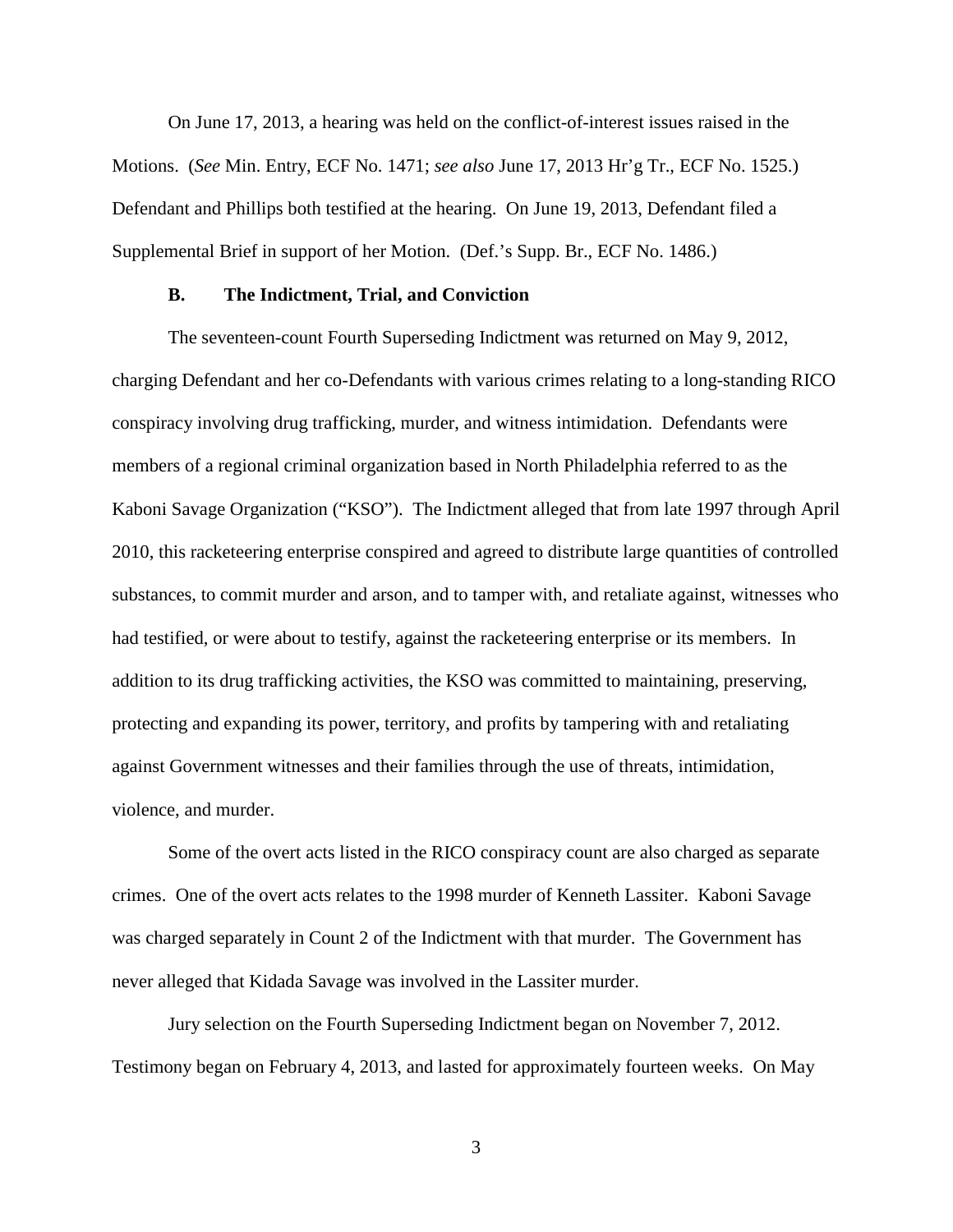13, 2013, the jury found Defendant guilty on all counts charged against her in the Indictment. These included the RICO conspiracy and six counts of murder in aid of racketeering.<sup>[3](#page-1-1)</sup> The Government did not seek the death penalty against Defendant. Defendant is scheduled to be sentenced by the Court on September 16,  $2013.<sup>4</sup>$  $2013.<sup>4</sup>$  $2013.<sup>4</sup>$ 

# **C. The Discovery and Disclosure of Phillips's Potential Conflict of Interest**

Christopher Phillips has practiced law since 1988, and is currently in private practice. (June 17 Hr'g Tr. 10.) He was employed as a prosecutor in the Philadelphia County District Attorney's Office from September of 1989 until September of 2004. (*Id*.) Prior to leaving the District Attorney's Office, Phillips was assigned to the Homicide Unit. (*Id*.) On March 18, 2013, six weeks after this trial began, the Government received the Commonwealth's file on the state court prosecution of the murder of Kenneth Lassiter. (Gov't's Mot. 2.) Upon review of that file, the Government discovered an internal District Attorney's Office Memorandum dated

 $3$  The six murder convictions relate to the firebombing of the home of Eugene Coleman, a former associate of Kaboni Savage. Suspicious that Coleman was cooperating with the Government, Kaboni Savage, together with Defendant, solicited and ordered Lamont Lewis and Merritt to set fire to Coleman's home. Lewis was charged in the First Superseding Indictment; however, the charges against Lewis were disposed of by guilty plea on April 21, 2011. The firebombing took the lives of Coleman's mother, infant son, and four other relatives. At trial, the Government established that the firebombing was ordered by Kaboni Savage, with the assistance of Kidada Savage, in order to intimidate Coleman from testifying against him at a 2005 drug conspiracy trial.

<span id="page-3-1"></span><span id="page-3-0"></span><sup>&</sup>lt;sup>4</sup> Kaboni Savage was also found guilty on all counts: RICO conspiracy; twelve counts of murder in aid of racketeering; conspiracy to commit murder in aid of racketeering; witness retaliation; and using fire to commit a felony. (Verdict Sheet.) After a penalty phase hearing, the same jury that determined his guilt sentenced Kaboni Savage to death on June 3, 2013. (*See* Min. Entry, ECF No. 1443; Savage Penalty Verdict, ECF No. 1434.) Robert Merritt was found guilty of the RICO conspiracy count, but found not guilty on the remaining counts charged against him. (*Id*.) Because Merritt was acquitted on all of the death-eligible counts, he did not proceed to a sentencing hearing. Merritt's sentencing has not yet been scheduled. Northington was found guilty of RICO conspiracy and two counts of murder in aid of racketeering. (Verdict.) On June 19, 2013, after a penalty phase hearing before the same jury that determined his guilt, Northington was sentenced to life in prison without the possibility of release. (*See* Min. Entry, ECF No. 1485; Northington Penalty Verdict, ECF No. 1466.)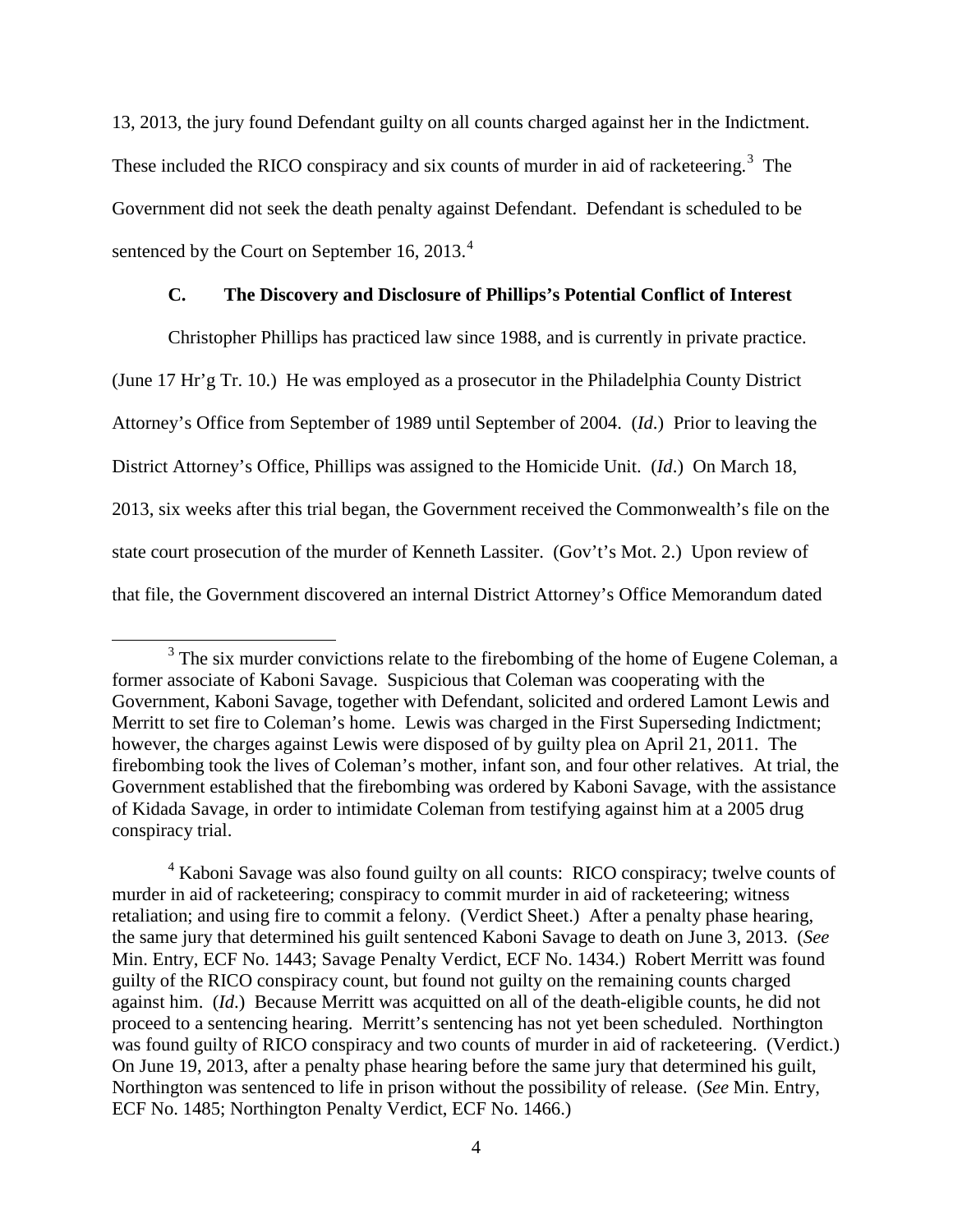October 28, 2003 in which the case of *Commonwealth v. Anthony Mitchell* was assigned to Phillips (the "Assignment Memo"). (June 17 Hr'g Tr. Ex. 1.) As stated above, ultimately, the Commonwealth's case against Mitchell was consolidated with the case against Kaboni Savage.

The Assignment Memo was a standard template that is given to an Assistant District Attorney who is assigned a file. It contained no substantive facts about the matter to which it related. (*Id*. at 21, 42.) The Assignment Memo instructed the prosecutor to: (1) notify the family members of the deceased victim of the prosecutor's assignment and all trial listings in the case; (2) "closely review all the evidence"; (3) notify and meet with the medical examiner; and (4) confirm that the trial date does not conflict with the prosecutor's trial schedule. (*Id*. at 21 & Ex. 1.) Phillips did not take any action on this Memo. (*Id*. at 43.) The Assignment Memo also advised that a pretrial conference was scheduled in Anthony Mitchell's case before Judge Benjamin Lerner on October 28, 2003. (*Id*. at 15.) Phillips did not attend that conference. (*Id*. at 16.) The conference was attended by another Assistant District Attorney. (*Id*. at 26.) Phillips would only have appeared before Judge Lerner "if there was going to be something of substance going on," such as "a motion or plea." (*Id*.) Phillips testified that, as an Assistant District Attorney in the Homicide Unit, he was assigned a number of cases at any given time. He would not become actively involved in a case in the case's infancy, such as when the case was assigned to a pretrial conference, since he would have been busy on other cases that were being tried or approaching a trial date. (*Id*. at 47.)

The top right hand corner of the Assignment Memo contains the handwritten notation "Kaboni Savage 2/23/04." (*Id*. at 17 & Ex. 1.) The notation is in Phillips's handwriting. (*Id*. at 17.) Although Phillips recognized the handwriting to be his, he has no recollection of making the notation. (*Id*.) Phillips also does not recall where he obtained this information. (*Id*. at 50.)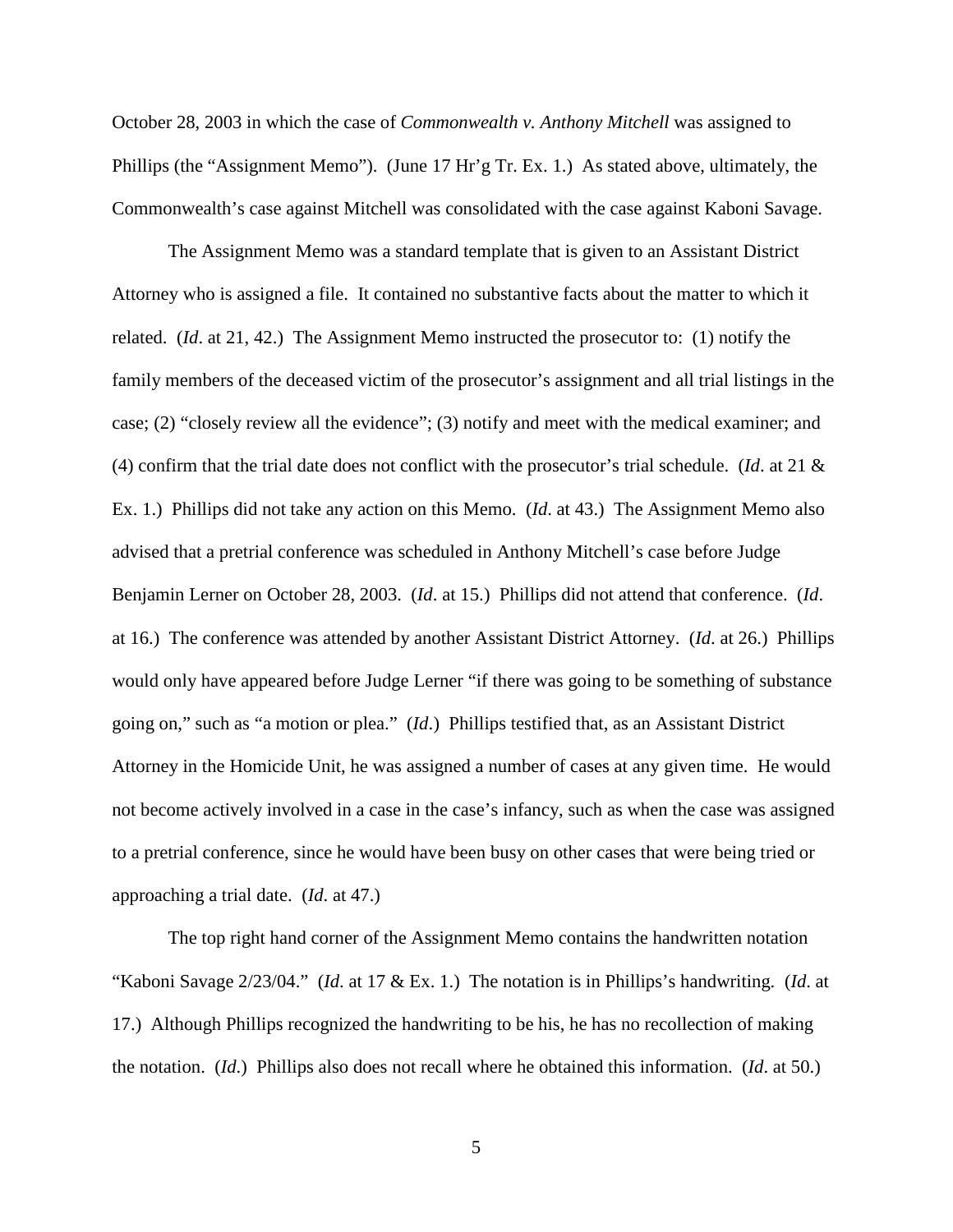He presumes that either someone had informed him about the trial date or that he obtained the date from the Homicide Unit's database. (*Id*.) When the case was first assigned to Phillips, it was only for the prosecution of Anthony Mitchell. If Phillips's had kept the file, he would have joined the two cases, but he did not remain on the case. (Phillips's Supp. Br. 1; *see also* June 17 Hr'g Tr. 40, 50.)

On November 6, 2003, the *Mitchell* case was reassigned to Anthony Voci, Esquire, another Assistant District Attorney. This was only nine days after the case had been assigned to Phillips. (June 17 Hr'g Tr. 22 & Ex. 2.) During his brief assignment, Phillips never reviewed the discovery, never met with witnesses, did not contact the victim's family, filed no motions, and engaged in no plea negotiations. (*Id*. at 18, 24, 41.) Phillips never discussed strategy or the case generally with anyone during or after his brief assignment. (*Id*. at 18.) Phillips "took no action to prepare the case for trial in the nine days that [he] had it." (*Id*. at 25.) Phillips never even retrieved the file.<sup>[5](#page-3-1)</sup> Except for Phillips's handwritten notation on the Assignment Memo, there is no indication on the file showing that Phillips had any involvement in the state court prosecutions of Anthony Mitchell or Kaboni Savage. (June 17 Hr'g Tr. 23.)

When Phillips was appointed to represent Defendant in this case, he had no recollection of his prior nine-day assignment to the Anthony Mitchell prosecution. (*Id*. at 23.) It was not until March of 2013 when the Government informed him of the existence of the Assignment Memo, that Phillips became aware of the prior assignment. (*Id*.) On March 19, 2013, the day after the Government informed Phillips of its discovery of the Assignment Memo, Phillips discussed the matter with Defendant. (*Id*. at 25.) Phillips did not discuss waiver with Defendant.

<span id="page-5-0"></span> $<sup>5</sup>$  Phillips testified that when an Assistant District Attorney is assigned to handle a case,</sup> he or she is provided with an assignment memorandum, but not the actual file. (June 17 Hr'g Tr. 32.) It is the responsibility of the attorney to retrieve the file. (*Id*.) Although he had access to the Mitchell file, Phillips was never in possession of it. (*Id*.) Each Assistant District Attorney in the Homicide Unit has access to every file that is handled in the office. (*Id*. at 33.)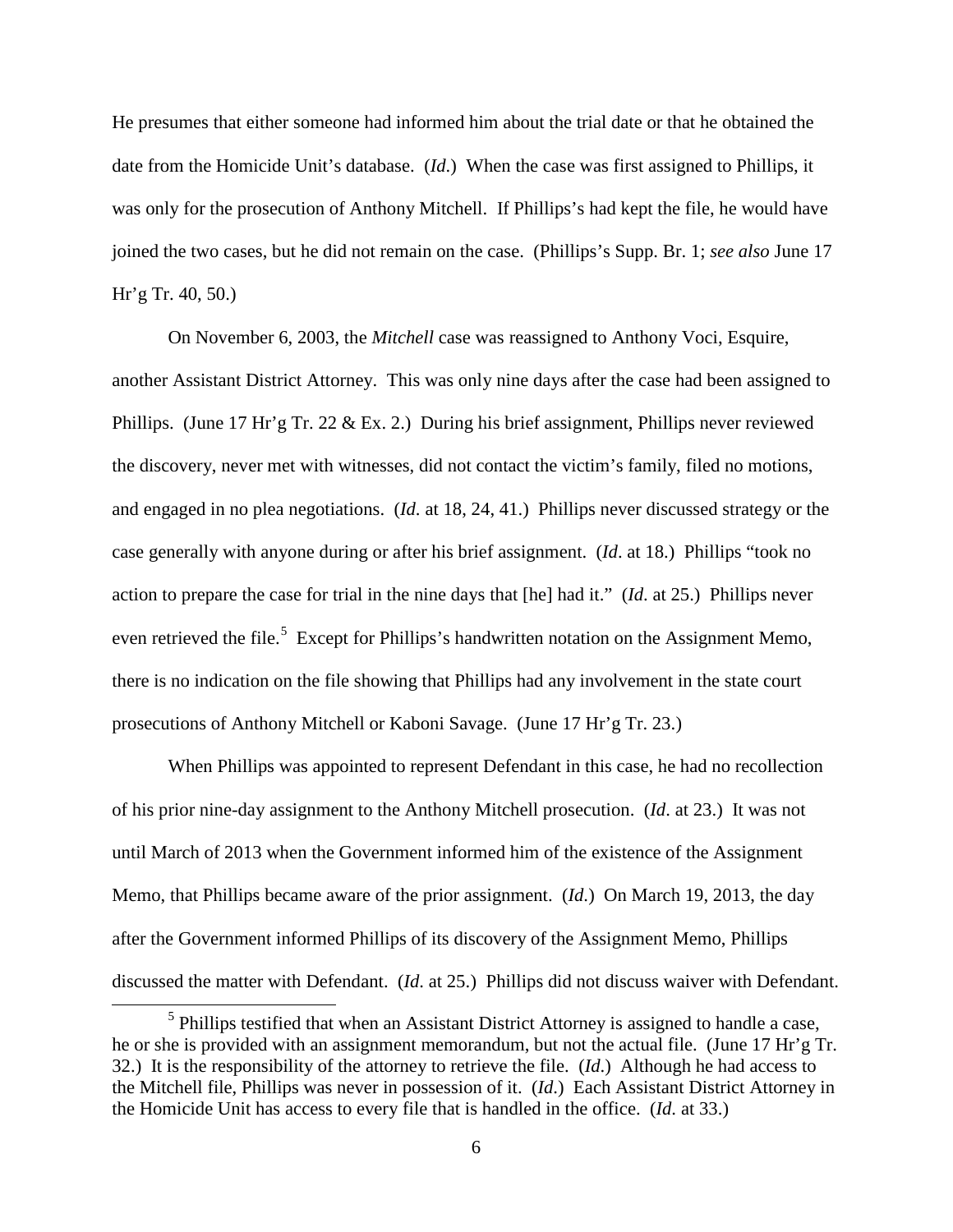(*Id*. at 34.) Phillips advised Defendant that he would stay on as her attorney, but that she should have all future conversations with co-counsel, Teresa Whalen, Esquire, regarding the matter. (*Id*. at 13, 35.)<sup>[6](#page-5-0)</sup> Phillips also informed his client that the Court would appoint another attorney "that she could consult with if she had any issues about [Phillips's] involvement in the Lassiter file." (June 17 Hr'g Tr. 35.)

Phillips was a credible witness.

## **II. DISCUSSION**

### **A. The Parties' Contentions**

After discovering the Assignment Memo, the Government notified the Court, and out of an abundance of caution, requested that the Court schedule a hearing and make findings regarding the nature and extent of Phillips's prior assignment to prosecute Mitchell for the murder of Lassiter. (Gov't's Mot.) The Government indicated that it was primarily concerned with possible ethical and constitutional implications of Phillips's current representation of Defendant in light of his prior assignment, referencing the Sixth Amendment and various Pennsylvania Rules of Professional Responsibility. At the hearing, the Government took the position that a mistrial was not necessary since the testimony revealed that Phillips had no memory about the District Attorney's case against Mitchell and Savage, did not obtain confidential information related to that prosecution, and had taken no action on the file during his nine-day assignment.

<span id="page-6-0"></span>Defendant makes two principle arguments in support of her request for a mistrial. First, Defendant contends that a mistrial is justified because Phillips's prior assignment on the Lassiter

<sup>&</sup>lt;sup>6</sup> Whalen was originally retained as Defendant's learned death penalty counsel. After the Government determined that it was not going to seek the death penalty, Whalen was permitted to remain as co-counsel to represent Defendant in the case. (June 13 Hr'g Tr. 13; *see also* Order, ECF No. 268.) Whalen was actively involved in the representation of Defendant during the pretrial phase and during the trial itself. It has not been suggested that she has a conflict.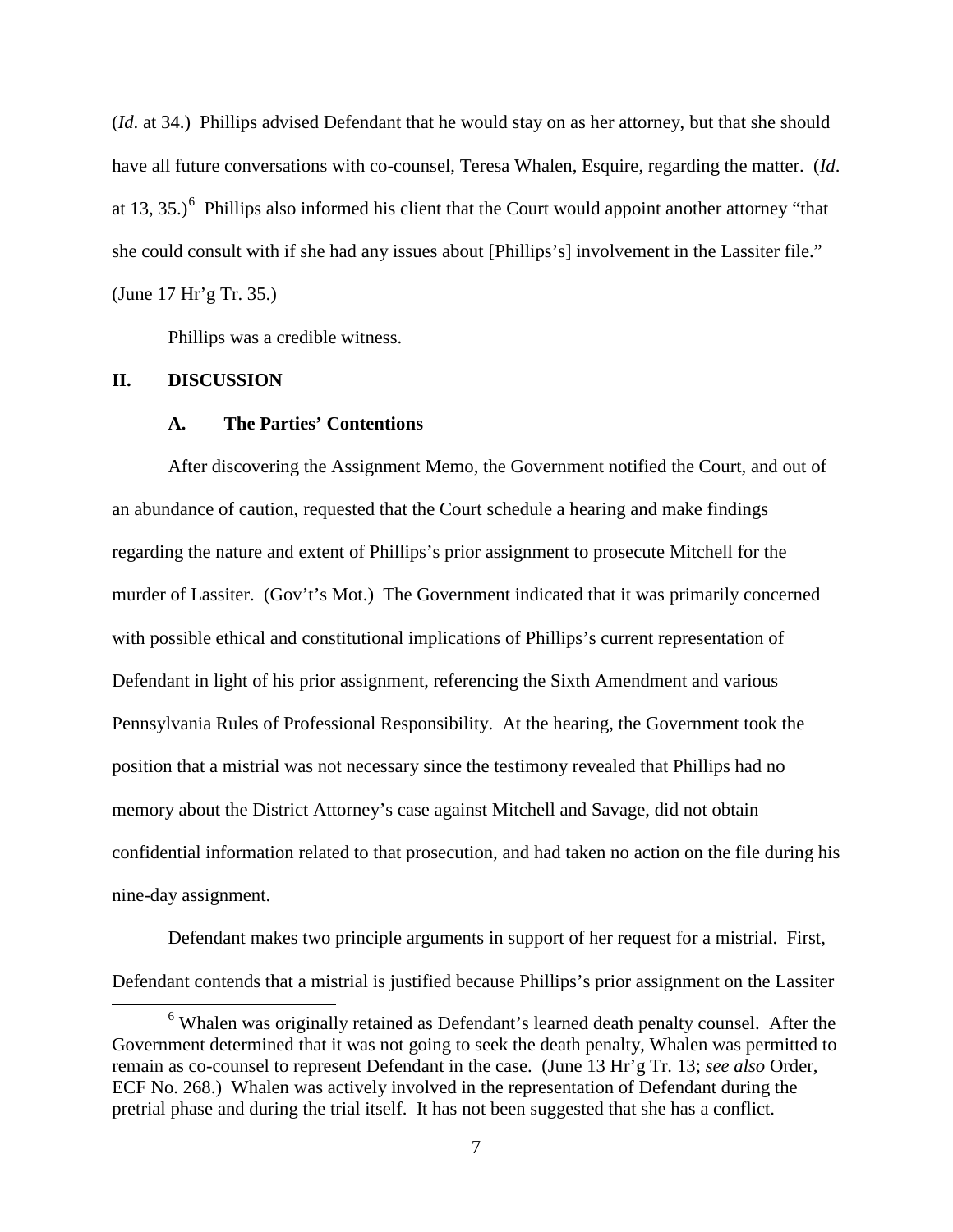murder case constitutes a "serious, likely unwaivable conflict of interest" that violates Rule 1.7(a) of the Pennsylvania Rules of Professional Responsibility. (Def.'s Br. 1, 3-4.) Defendant contends that a conflict of interest exists even though (1) Phillips does not remember being assigned to the case, (2) the assignment occurred many years ago, and (3) the assignment lasted only nine days. (Def.'s Supp. Br. 2.) Second, Defendant argues that another conflict of interest arose by virtue of Phillips opposing Defendant's Motion for a Mistrial and taking the position that he provided effective assistance of counsel, and that this conflict violates Rule 1.7(a). (*Id*. at 2-3; June 17 Hr'g Tr. 80.) Referred to by the parties as the "new conflict," this conflict of interest, according to Defendant, is a reflection and confirmation of the earlier conflict and arose during trial at the moment Phillips began contemplating his response to Defendant's request for a mistrial. (Def.'s Supp. Br. 2.) Defendant contends that she was prejudiced by the mere fact that her attorney took a position adverse to hers by opposing her Motion for a Mistrial, and for failing to recognize his professional responsibilities. (June 17 Hr'g Tr. 68.)

Phillips opposes Defendant's request for a mistrial, and argues that no conflict of interest arose as a result of his brief assignment to the Anthony Mitchell file. (Phillips's Resp. 3.)<sup>[7](#page-6-0)</sup> Phillips contends that although he was "briefly inserted as counsel" for the Lassiter murder case, he did not obtain any confidential information or perform any substantive work on the file, and the file was ultimately transferred to another District Attorney who actually prepared the case for trial and tried the case. (Phillips's Resp. 3-4.) Phillips strongly refutes the suggestion that his representation of Defendant in this case violated the Pennsylvania Rules of Professional

<span id="page-7-0"></span> $7$  At the hearing, Phillips testified that he did not wish to oppose Defendant's Motion, but that it was strongly advised that he do so by his attorney. (June 17 Hr'g Tr. 48-49, 69.) Phillips did not believe that his opposition to the Motion created a conflict of interest because the basis for his opposition was to correct erroneous factual allegations in the Motion. (*Id*. at 49.) Phillips further testified that prior to filing an opposition to Defendant's Motion for a Mistrial, he did not advise his client that he intended to oppose her Motion, nor did he offer to withdraw as counsel. (*Id*. at 37.)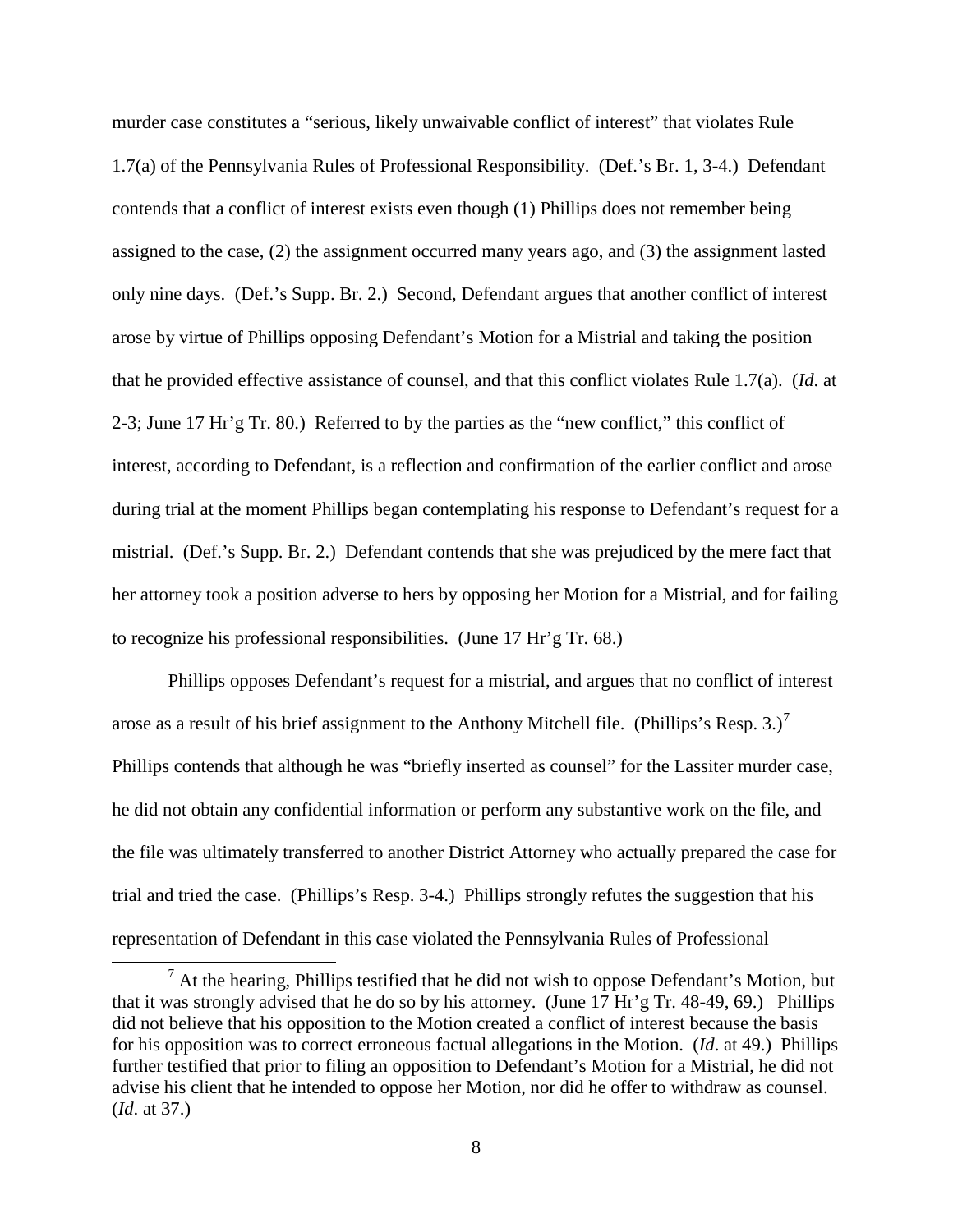Conduct, compromised Defendant's Sixth Amendment rights, or otherwise constituted ineffective assistance of counsel. (*Id*. at 4-9.) In particular, Phillips argues that Defendant is unable to demonstrate that the alleged conflict of interest prejudiced her in any way. (*Id.* at 10- 11.)

#### **B. Legal Standard**

A district court has the power to declare a mistrial prior to the conclusion of the presentation of evidence. *United States v. Wecht*, No. 06-26, 2008 U.S. Dist. LEXIS 34957, at \*20 (W.D. Pa. Apr. 29, 2008) (citing *United States v. Scott*, 437 U.S. 82, 92 (1978)). A mistrial may be requested by a criminal defendant, by the Government, or granted *sua sponte* by the Court. *United States v. Rivera*, 384 F.3d 49, 55 (3d Cir. 2004). District courts have sound discretion to declare a mistrial. *United States v. Giampa*, 904 F. Supp. 235, 301 (D.N.J. 1995). However, "[t]he power to declare a mistrial 'ought to be used with the greatest caution, under urgent circumstances, and for very plain and obvious causes.'" *Rivera*, 384 F.3d at 55 (quoting *United States v. Perez*, 22 U.S. 579, 580 (1824)).

#### **C. Analysis**

#### *1. Phillips's Prior Assignment*

The parties dispute the framework within which the potential conflict should be examined. Defendant suggests that relief is appropriate by exclusive reference to the Pennsylvania Rules of Professional Conduct. She rejects Sixth Amendment Supreme Court jurisprudence entirely, arguing that it should play no part in the Court's consideration since the conflict was raised at trial and not on habeas review. Phillips argues to the contrary. Citing Sixth Amendment standards applicable to attorney conflicts, Phillips contends that the inquiry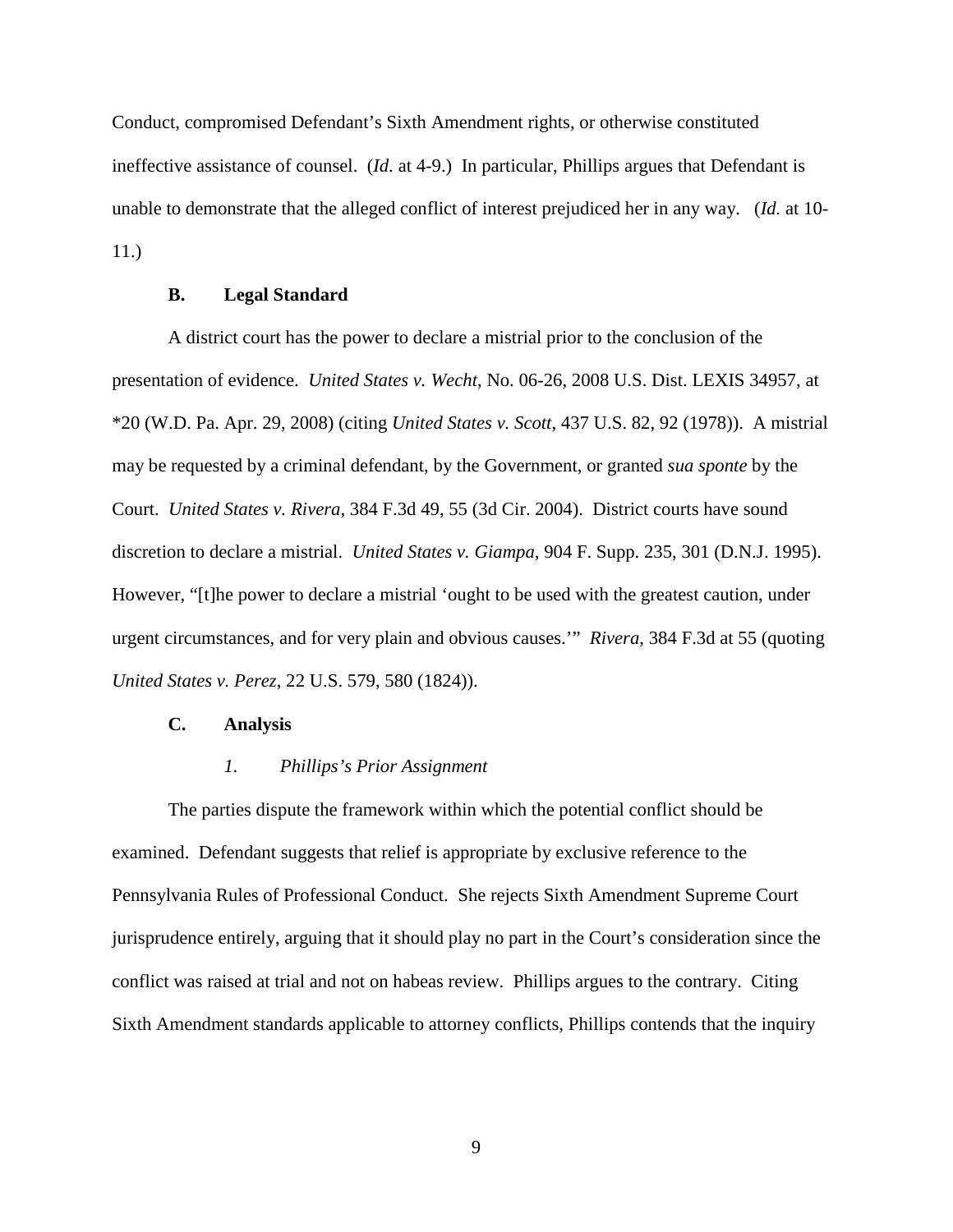centers on whether he violated his obligations under the Sixth Amendment by providing inadequate representation, and not whether disciplinary action under ethical rules is called for.

The right to effective assistance of counsel, as guaranteed by the Sixth Amendment, not only includes "the right to adequate representation by an attorney of reasonable competence," but also, "the right to the attorney's undivided loyalty free from conflict of interest." *United States v. Stout*, 723 F. Supp. 297, 303 (E.D. Pa. 1989) (citing *Gov't of Virgin Islands v. Zepp*, 748 F.2d 125, 131 (3d Cir. 1984)); *see also Wood v. Georgia*, 450 U.S. 261, 271 (1981) (noting that the Sixth Amendment guarantees a defendant to legal counsel unfettered by conflicts of interest); *United States v. Gambino*, 864 F.2d 1064, 1069 (3d Cir. 1988). In *Cuyler v. Sullivan*, which involved a petition for habeas corpus, the Supreme Court held that "a defendant who raised no objection at trial must demonstrate [on collateral review] that an actual conflict of interest adversely affected his lawyer's performance." 446 U.S. 335, 348 (1980). An actual conflict of interest is a conflict that affected counsel's conduct at trial, "as opposed to a mere theoretical division of loyalties." *Mickens v. Taylor*, 535 U.S. 162, 171 (2002). If a defendant can prove that an actual conflict existed, then prejudice will be presumed. *Id*. at 173. Under the *Cuyler* standard, "[a]n actual conflict of interest is evidenced if, during the course of the representation, the defendants' interests diverge with respect to a material factual or legal issue or to a course of action." *Gambino*, 864 F.2d at 1070 (internal quotation marks and citations omitted). In addition, "the conflict must cause some lapse in representation contrary to the defendant's interests . . . [which] can be demonstrated not only by what the attorney does, but by what he refrains from doing." *Id*. (internal quotation marks and citations omitted). <sup>[8](#page-7-0)</sup> A defendant may

<span id="page-9-0"></span><sup>&</sup>lt;sup>8</sup> The Third Circuit has determined that "in a conflict of interest case, non-conformance with the rules of professional responsibility by an attorney representing a criminal defendant shall guide [the court's] examination of whether or not that defendant's Sixth Amendment rights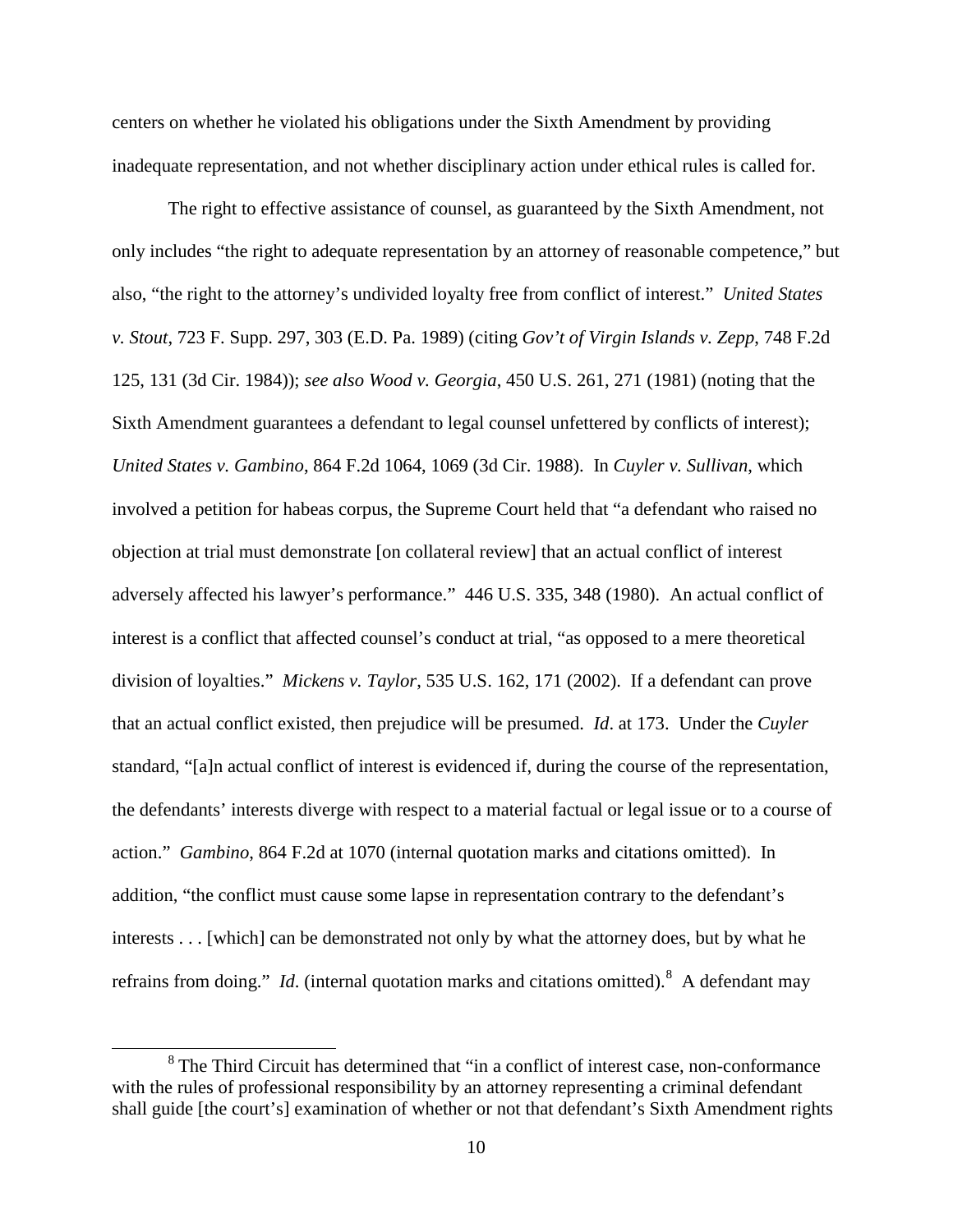waive a conflict of interest, so long as the waiver is knowing, voluntary, and intelligent. *United States v. Quinones*, 613 F.2d 47, 49 (3d Cir. 1980).

The parties' disagreement as to the appropriate standard derives in part from the timing of when the conflict was discovered and when it was addressed by the Court. Defendant objected to Phillips's representation mid-trial, but the hearing addressing the alleged conflict was not held until after the verdict was returned.<sup>[9](#page-9-0)</sup> Had the parties learned about Phillips's prior assignment before trial began, Defendant could have requested substituted counsel, or the Government could have sought disqualification. *See, e.g*., *United States v. Kolodesh*, No. 11-464, 2012 U.S. Dist. LEXIS 49169, at \*10-13 (E.D. Pa. Apr. 5, 2012); *United States v. Puryear*, 719 F. Supp. 2d 571, 576 (W.D. Pa. 2010). If the parties learned of the conflict after the verdict was returned, or opted to preserve the argument for appeal or collateral review, then the Sixth Amendment standard set forth in *Cuyler* would apply. *See United States v. Camiel*, 519 F. Supp. 1248, 1251 (E.D. Pa. 1981) (observing that the *Cuyler* standard applies only when a defendant fails to object to the conflict of interest at trial).

We agree with Defendant that it would be unfair to impose upon her the burden associated with appellate and collateral review of conflicts issues when she raised her concern during the trial and not in post-trial pleadings. We will not require Defendant to establish a

 $\overline{a}$ 

were infringed." *Gambino*, 864 F.2d at 1083 (citing *United States v. Dolan*, 570 F.2d 1177, 1184 (3d Cir. 1978)).

<span id="page-10-0"></span><sup>9</sup> As noted above, this very complex, multi-defendant, multi-capital count RICO trial began in early November 2012 with jury selection. Testimony began in early February 2013. This conflict issue arose in the third week of March 2013. The Court then appointed independent counsel to represent the respective parties and counsel were advised to submit briefs on the various issues. The trial continued while counsel was briefing the issues. This conflict issue arose six weeks after trial began, and after the case had already demanded a significant amount of time from jurors, the parties, counsel, witnesses, and the Court. It would have made little sense to adjourn the trial to deal with this issue. The only reasonable course was to continue with the trial and address the conflict issue after the jury had reached its verdict. The hearing on these Motions was held on June 17, 2013 after the jury had completed its job.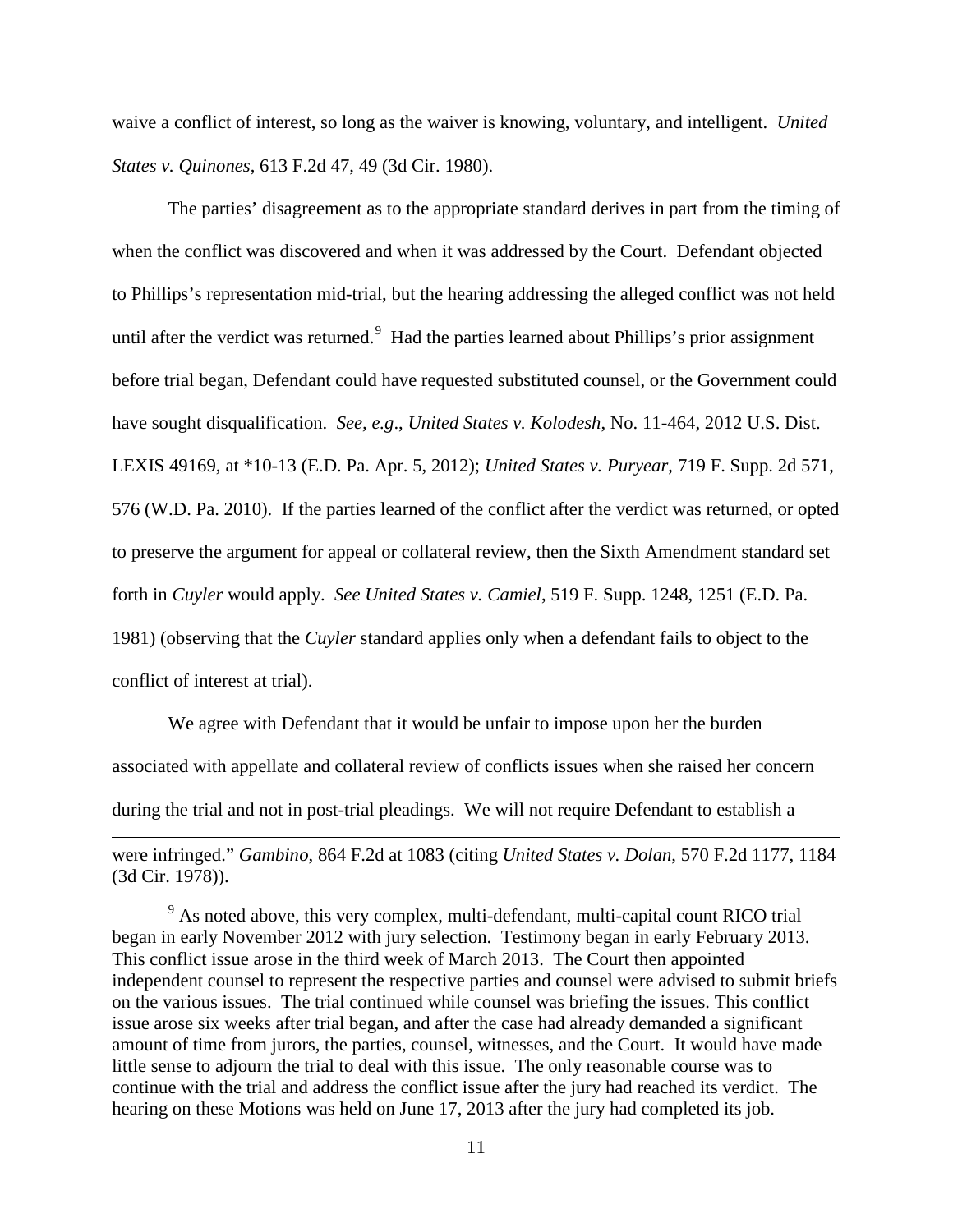claim under *Cuyler*. However, this does not mean that the Sixth Amendment has no place in our consideration of the issues before us. The Court's interest in protecting Defendant's Sixth Amendment right to effective counsel at every stage of this criminal matter cannot be overstated. Defendant, in essence, asks the Court to adopt a per se rule that a *potential* conflict of interest discovered during the course of a criminal trial warrants a mistrial. We are satisfied that the law and the Rules of Professional Conduct do not require such a result. In this case, whether we use the Pennsylvania Rules of Professional Conduct or whether we apply a Sixth Amendment standard, the result is the same. Defendant has been unable to establish that an actual conflict of interest exists here. She also has been unable to demonstrate that the potential conflict presented by Phillips's prior assignment as an Assistant District Attorney ran afoul of any Pennsylvania Rule of Professional Conduct. Finally, she has been unable to show that her Sixth Amendment rights have been compromised in any way.

The Parties rely on multiple Pennsylvania Rules of Professional Conduct to advance their respective arguments. Defendant relies primarily on Rule 1.7(a). That Rule prohibits an attorney from representing a client "if the representation involves a concurrent conflict of interest." Pa. R. Prof. Conduct 1.7(a). A concurrent conflict of interest is found if:

- (1) the representation of one client will be directly adverse to another client; or
- (2) there is a significant risk that the representation of one or more clients will be materially limited by the lawyer's responsibilities to another client, a former client, or a third person or by a personal interest of the lawyer.

*Id*. Defendant's argument falls under Rule 1.7(a)(2).<sup>10</sup> She contends that Phillips's previous representation of the Commonwealth of Pennsylvania in the Lassiter case created a significant risk that his representation of Defendant in this case would be materially limited by his

<span id="page-11-0"></span><sup>&</sup>lt;sup>10</sup> As discussed hereinafter, Defendant's argument that Phillips's opposition to her Motion for Mistrial constitutes a "new conflict" falls under Rule 1.7(a)(1).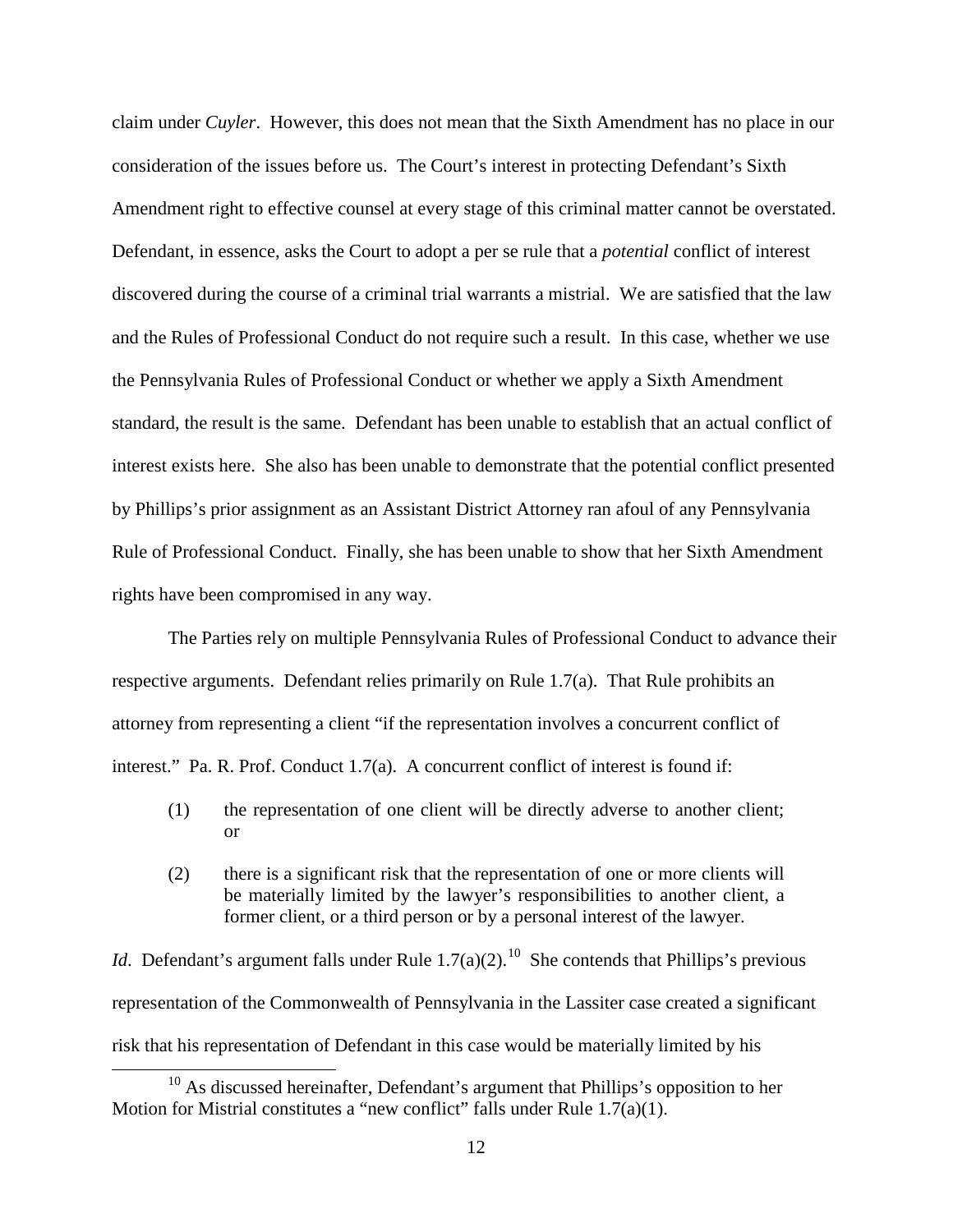responsibilities to his former client. Defendant states that her attorney's "role in and loyalty to his former office creates a material limitation in his ability to be a zealous advocate on behalf of [her]." (Def.'s Mot. 3.) In other words, Defendant presumes that Phillips cannot provide her competent and diligent representation because "his ability to attack the Government's prosecution is limited" by such things as loyalty to his former client and a reluctance to expose deficiencies in his prior work product.

We are not persuaded that Phillips's brief assignment to the Anthony Mitchell prosecution could have limited, let alone *materially* limited, his ability to vigorously defend his client's interests. Phillips was assigned the case for a total of nine days. During that time, he reviewed no discovery, interviewed no witnesses, made no court appearances, filed no motions, and did not discuss the case with anyone. He took no action on the file whatsoever. His role was so minor that he did not even recall being assigned the file. Defendant has not presented any evidence that Phillips obtained confidential information about the Lassiter murder prosecution, or that possession of such information compromised his ability to represent Defendant at trial.

Defendant's contention that the Assignment Memo contained confidential information is misguided. The Assignment Memo was a template used by the Philadelphia District Attorney's office for every case assignment in that office. It does not contain information about the murder investigation or about the prosecution generally. The only case-specific information about the Mitchell prosecution found in the Assignment Memo is the case caption and the date of the pretrial conference. We also reject the suggestion that the task items listed in the Assignment Memo constitute confidential information since they disclose prosecution strategies for the District Attorney's Office. There is nothing about these task items that relate specifically to the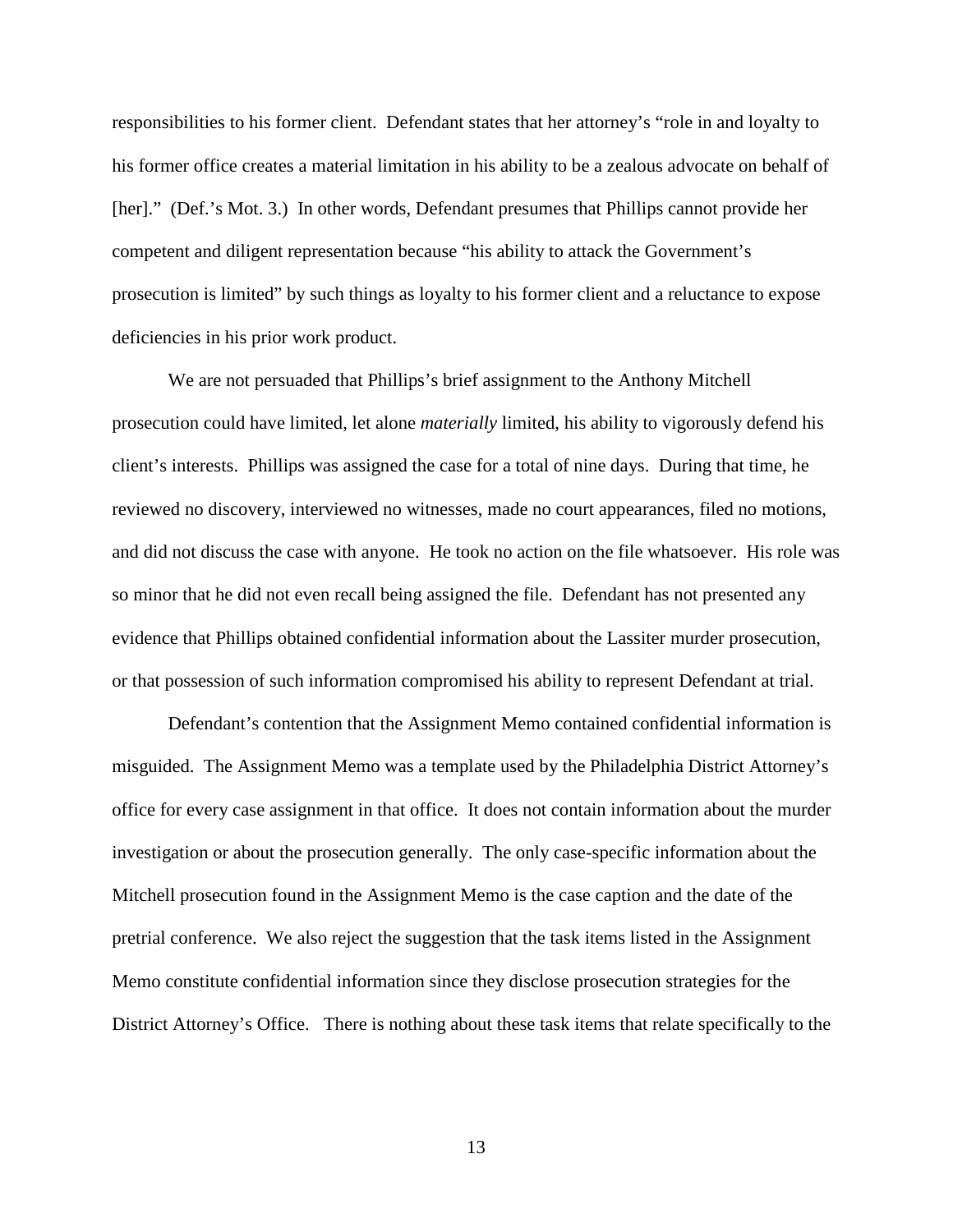facts alleged in the case, the victim, or the defendants charged with the murder. Moreover, Phillips never performed any of these tasks.

We also decline Defendant's invitation to presume that Phillips had access to privileged information simply because he was assigned the *Mitchell* case. In support of this argument, Defendant relies on the Third Circuit case *United States v. Provenzano*, 620 F.2d 985, 1105 (3d Cir. 1980). In *Provenzano*, which involved a multi-defendant criminal RICO conspiracy, the disqualification of the attorney for one of the defendants was upheld because the attorney had previously represented the Government's main witness during the witness' prior murder trial. *Id*. at 989, 1104-05. The Court affirmed the district court's conclusion that disqualification was proper, even in the absence of any factual findings by the district court that the attorney in fact possessed confidential information, noting that access to privileged information could be presumed since the district court "could not actually inquire about the matter without thereby himself destroying the confidences." *Id*. at 1005. *Provenzano* does not support Defendant's argument. Here, the Court was able to elicit information about Phillips's former assignment without destroying any confidences. Based on the testimony presented at the June 17th hearing, we are satisfied that no confidential information was accessed by Phillips during his prior assignment, and thus, there was no risk that Phillips would compromise his duty of loyalty to Defendant.

This is not a case where an attorney was put in a precarious position to cross-examine a former client serving as a Government witness. In such cases, a conflict is clearly more apparent. The attorney may be limited in certain areas of questioning because those areas could reveal confidences learned from the prior representation. *See, e.g.*, *United States v. Stewart*, 185 F.3d 112, 121 (3d Cir. 1999) (recognizing that "conflicts of interest arise whenever an attorney's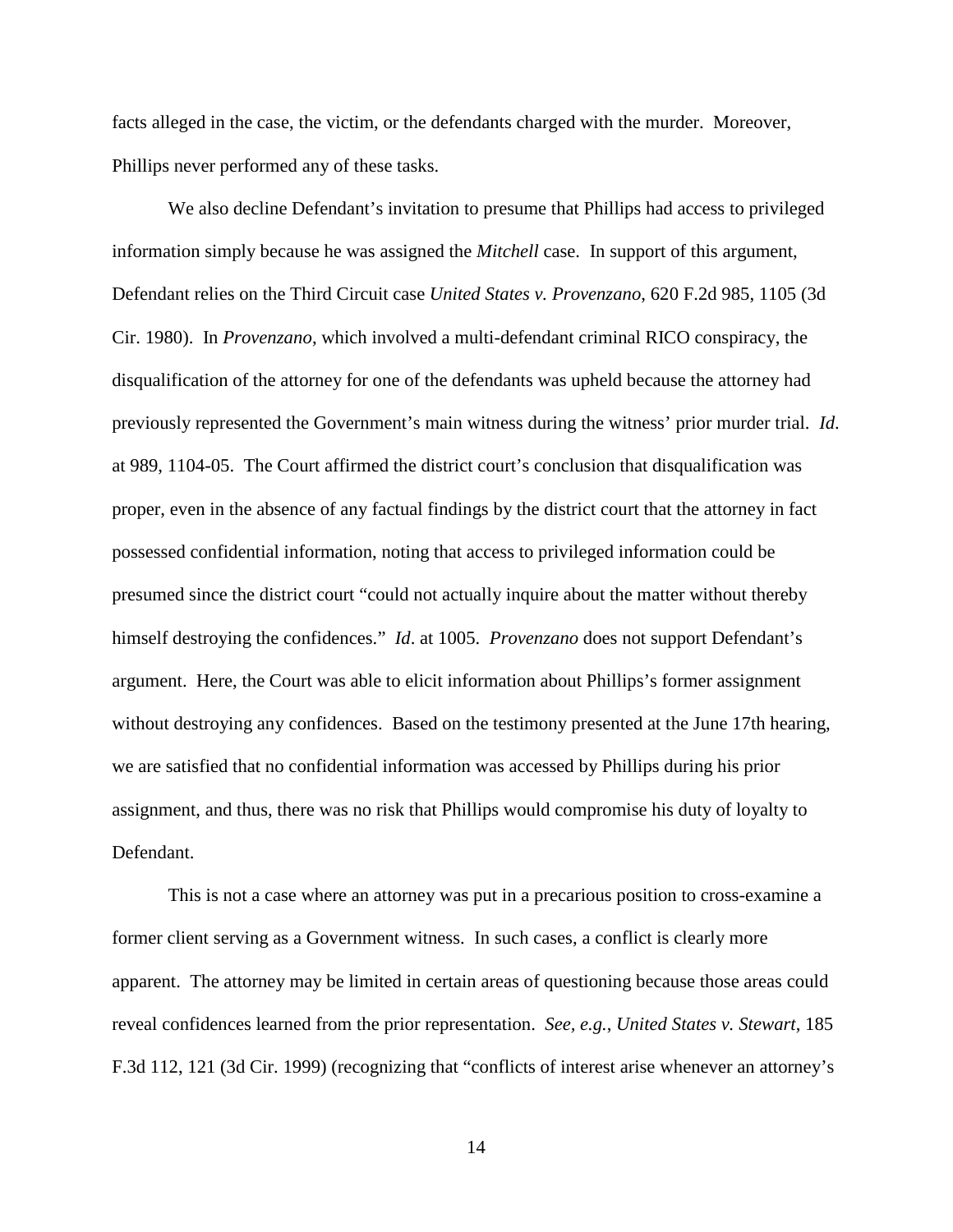loyalties are divided, and an attorney who cross-examines former clients inherently encounters divided loyalties") (internal quotation marks and citations omitted); *Provenzano*, 620 F.2d at 1005 (concluding that the disqualification of the defendant's attorney was proper because the attorney had previously represented the Government's main witness in a murder trial and possession of confidential information was presumed). Phillips was very briefly assigned to prosecute the co-defendant of Defendant's brother for a murder in which Defendant is not alleged to be involved in any way. Phillips was not in possession of any information, confidential or otherwise, and thus could not have felt constrained in his questioning of witnesses during the trial. $^{11}$  $^{11}$  $^{11}$ 

Phillips's prior assignment to the Lassiter murder case also does not present a conflict under Rule 1.11. That Rule specifically addresses conflicts that arise when an attorney was or currently is employed for a governmental agency, such as a District Attorney's Office. The Rule provides that:

(a) Except as law may otherwise expressly permit, a lawyer who has formerly served as a public officer or employee of the government:

. . .

(2) shall not otherwise represent a private client in connection with a matter in which the lawyer participated personally and substantially as a public officer or employee, unless the appropriate government agency gives its informed consent to the representation.

Pa. R. Prof. Conduct 1.11(a)(2). The Rule explicitly requires the former client's consent only when the attorney "participated personally and substantially" in the matter assigned to him or her while serving in a public capacity. Thus, in order to find that Phillips violated the Rule, we must

<sup>&</sup>lt;sup>11</sup> We also reject Defendant's argument that "the passage of time" or Phillips's "lack of memory can [not] cure [the] conflict of interest." (Def.'s Br. 5-6.) The cases that Defendant relies upon do not support her argument. (*See id*.) They have no application to the facts presented here. In any event, Defendant has not shown, nor could she show, that Phillips labored under a conflict of interest during his representation of her in this case.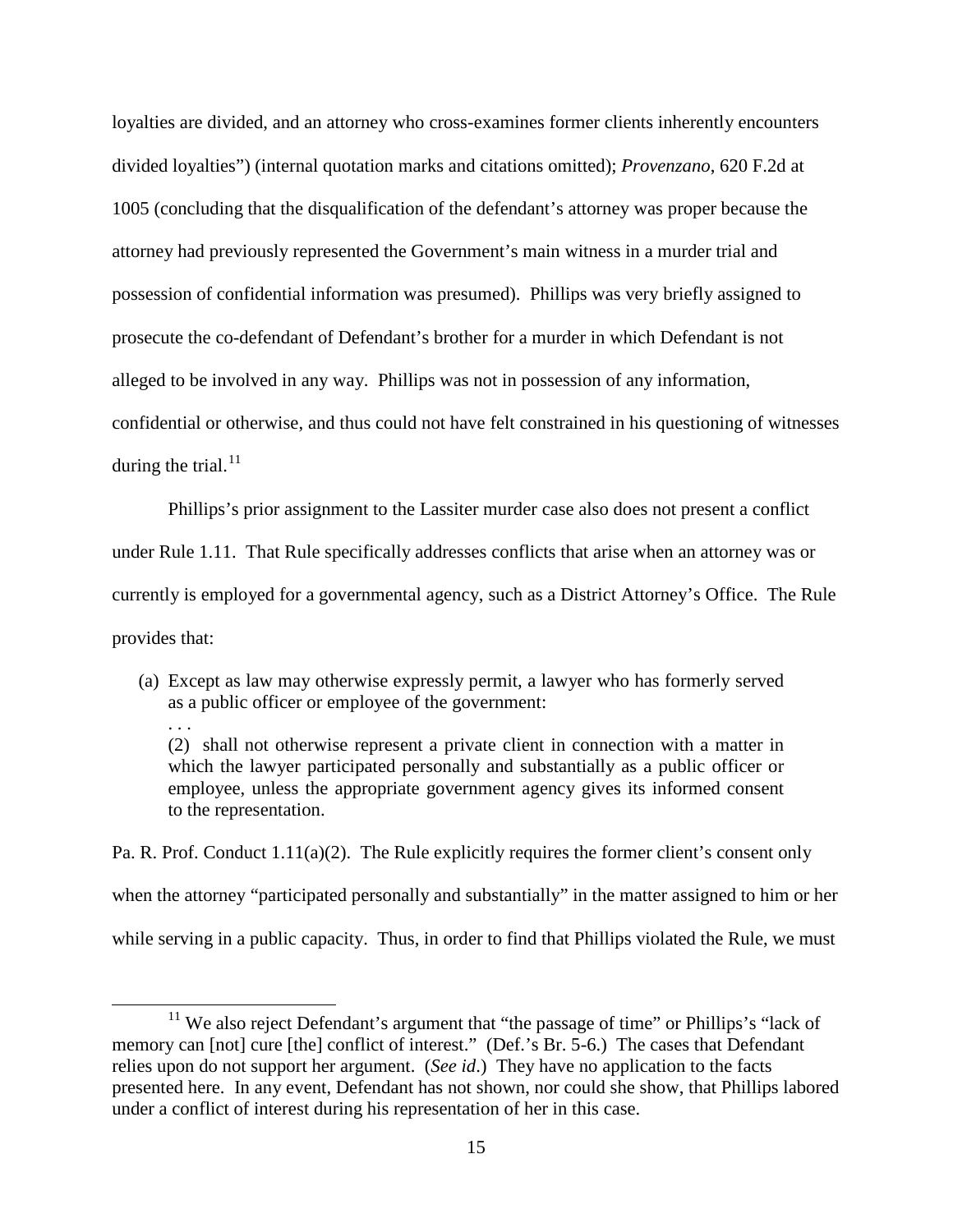conclude that his involvement with the Lassiter murder prosecution was personal and substantial. As set forth above, this was simply not the case.

In addition, Phillips has not violated Rule 1.9, which deals with an attorney's duties to former clients. Rule 1.9(a) states that "[a] lawyer who has formerly represented a client in a matter shall not thereafter represent another person in the same or a substantially similar matter in which that person's interests are materially adverse to the interests of the former client unless the former client gives informed consent." Pa. R. Prof. Conduct 1.9(a). This Rule is intended to protect Phillips's former client—the Commonwealth of Pennsylvania—and not his current client—Defendant. In any event, we are satisfied that Phillips's was not in violation of this Rule. The Comments to the Rule shed some light on the scope of what constitutes a "matter" for purposes of finding whether representation is adverse. Comment 2 states that "[t]he underlying question is whether the lawyer was so involved in the matter that the subsequent representation can be justly regarded as a changing of sides in the matter in question." Pa. R. Prof. Conduct 1.9 Comment 2. As explained above, Phillips had virtually no involvement in the state court Lassiter murder prosecution.

Phillips's prior assignment while serving as an Assistant District Attorney and his representation of Defendant in the instant case have not violated any Pennsylvania Rule of Professional Conduct. Phillips provided competent and conflict-free representation to Defendant both prior to and during the trial. Defendant's request for a mistrial must be denied.

We reach the same result using a Sixth Amendment framework. Defendant fails to demonstrate how she was in any way prejudiced by the alleged conflict of interest. She has not pointed to any evidence that Phillips's ability to represent her was compromised in any way by his prior assignment. Such a failure is fatal to her claim that a mistrial is justified under the Sixth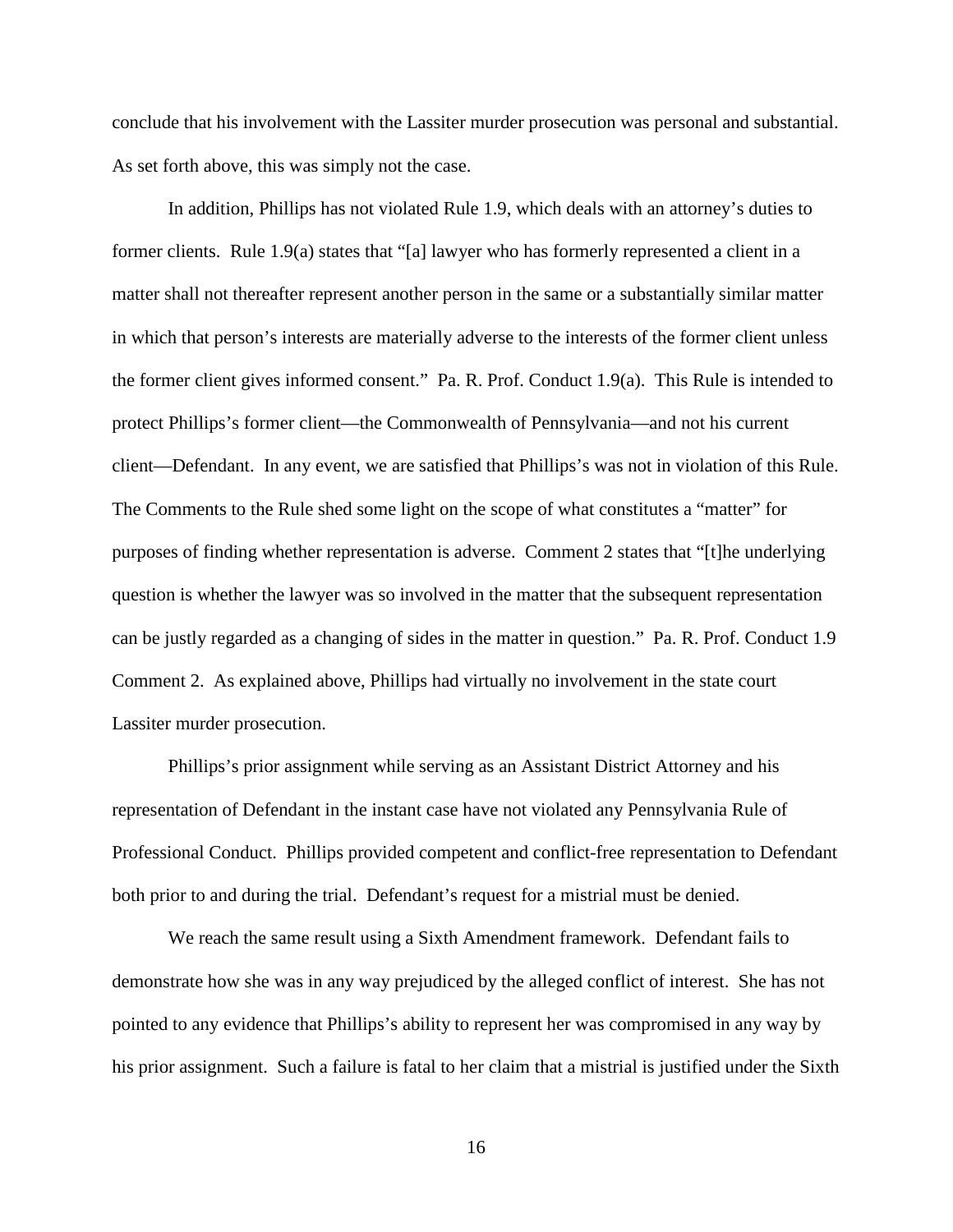Amendment. *See United States v. Capozzi*, 204 F. App'x 996, 996-97 (2d Cir. 2006) (concluding that the district court did not err in denying the defendant a mistrial based on his attorney's conflict of interest because "conflict was not a reason why the trial lawyer chose, or did not choose, to pursue certain defense strategies or tactics"). At best, Phillips's brief assignment constituted a potential or hypothetical conflict that did not limit his ability to provide diligent representation to his client. Such a potential conflict is not sufficient to warrant a mistrial in the absence of a showing of prejudice. *See United States v. Ettinger*, 344 F.3d 1149, 1161 (11th Cir. 2003) (concluding that a potential conflict is not sufficient to justify a mistrial, but that the defendant must instead point to specific instances in the record showing inconsistent and impaired interests caused by the attorney's representation). *Cf. Zellner v. Rubacky*, 987 F. Supp. 406, 408 (E.D. Pa. 1997) (explaining that a potential conflict of interest is not sufficient to justify disqualification, and that only when "the potential claims are such that their existence affects the adequacy of representation" should the representation be disallowed). Defendant's Sixth Amendment rights were not jeopardized.

#### *2. The "New Conflict"*

Finally, Defendant argues that Phillips labored under a conflict of interest when he filed an opposition brief to her Motion for Mistrial and thereby took a position adverse to hers. Defendant contends that Phillips violated both his duty of loyalty and Rule 1.7(a)(1) at the moment he formed the intent to oppose the motion, and failed to withdraw as her counsel. Rule  $1.7(a)(1)$  states that a lawyer shall refrain from representing a client "if the representation of one client will be directly adverse to another client." Pa. R. Prof. Conduct 1.7(a)(1). Defendant suggests that Phillips's conduct in contesting the Motion was directly adverse to his client,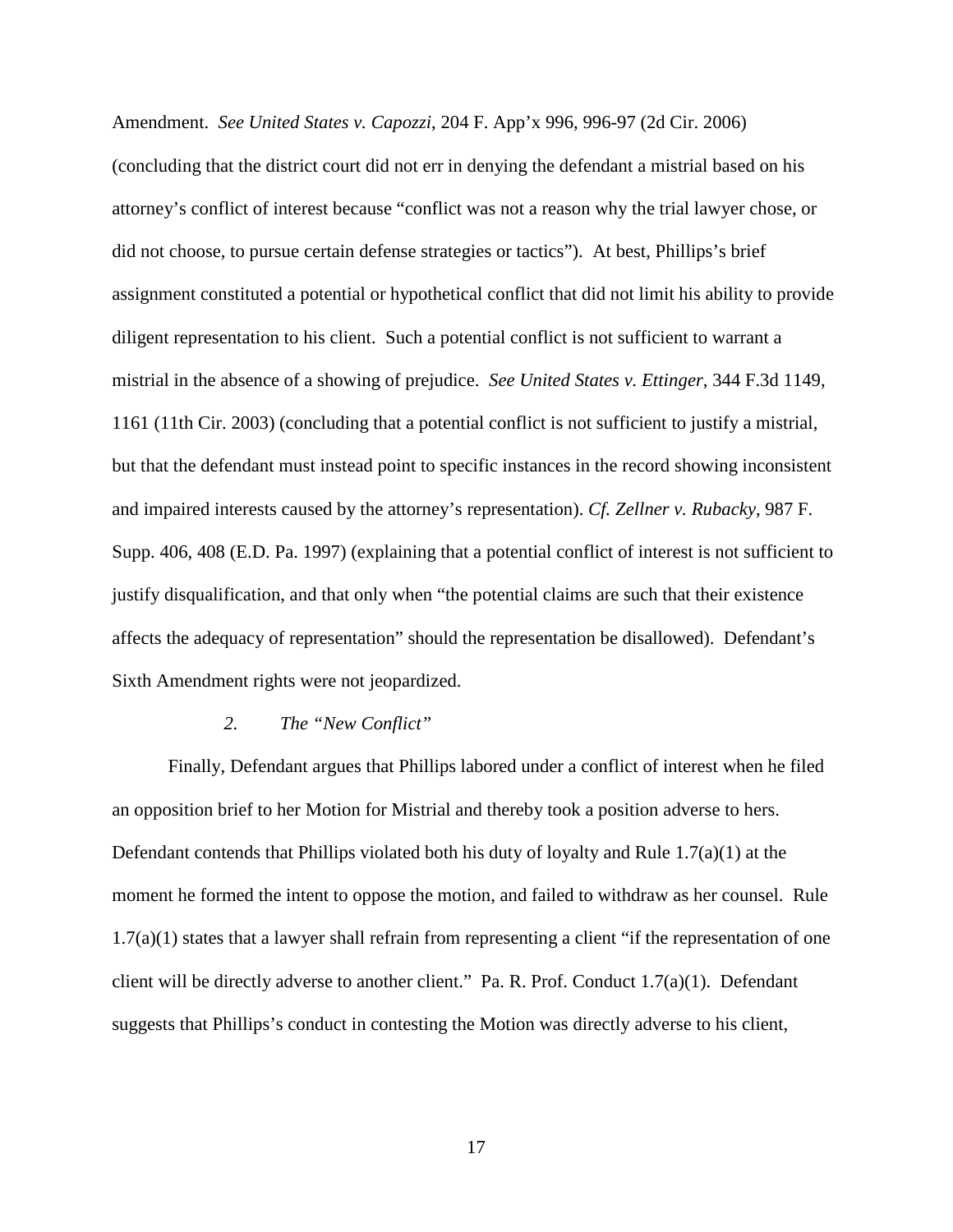Defendant. Defendant cites to no authority suggesting that Rule 1.7(a) is implicated when an attorney attempts to defend against attacks to his professional and ethical reputation.

In addition to the ethical obligations that he owed to his client, Phillips's also owed a duty of candor to this Court. *See* Pa. R. Prof. Conduct 3.3(a)(1). At the hearing, Phillips stated that he opposed the Motion because he felt that it was his responsibility to correct a factual misrepresentation, namely, that he had obtained confidential information about the Lassiter matter while serving as an Assistant District Attorney, when in fact he had not. We find that Phillips did not violate any ethical or professional rules. Moreover, Defendant has failed to demonstrate how she was prejudiced at trial as a result of the alleged new conflict, which arose after the trial concluded. Defendant's request for a mistrial must be denied. However, we recognize that, as a result of Defendant's request for a mistrial, the attorney-client relationship between Phillips and Defendant may have been damaged. As a result, we will appoint new counsel to represent Defendant, along with Ms. Whalen, for sentencing and appeal, if she makes such a request.

#### **III. CONCLUSION**

For the foregoing reasons, the Government's Motion for a Hearing and Findings Regarding Mr. Chris Phillips's Prior Employment and His Current Representation of Defendant Kidada Savage will be granted, and Defendant Kidada Savage's Motion for Mistrial will be denied.

<span id="page-17-0"></span>An appropriate Order will follow.

#### **BY THE COURT:**

*/s/R. Barclay Surrick* **U.S. District Judge**